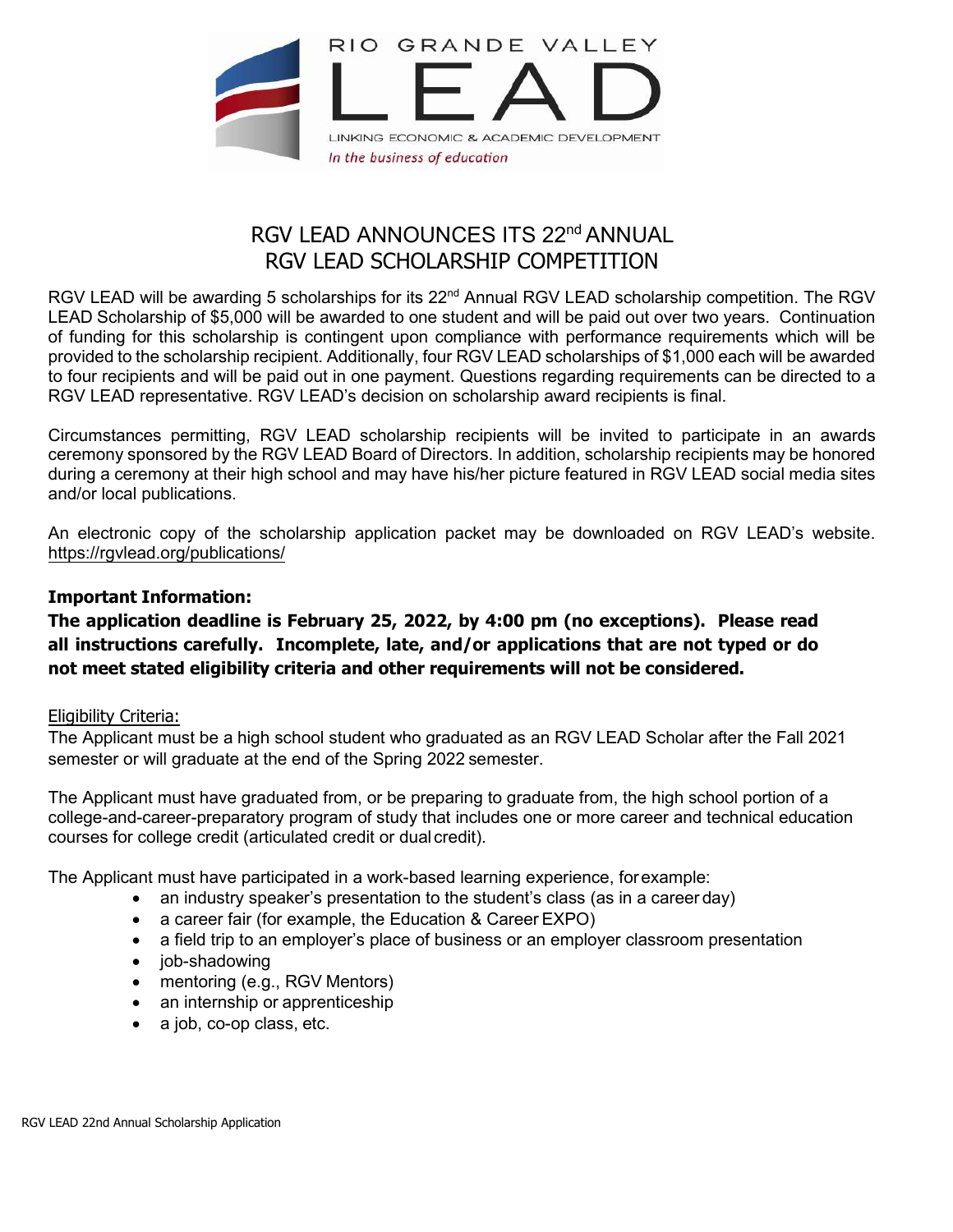

Application Packet Requirements: Application packet must be complete, typed, and in order, as follows**:**

- Scholarship Application Cover Page (use the form enclosed in this packet).
- Two separate recommendations (see form attached--a letter of recommendation may also be attached.)
	- o One recommendation from school personnel
	- o One recommendation from a personal reference (church leader, employer, family friend, Scout leader, etc.—**may not be either a family member or a school employee**)
- College and Career Essay (Attach the essay cover page enclosed in this packet to the essay)
- Copy of High School Transcript reflecting a college-and-career-preparatory program of study that includes one or more career and technical education courses completed for college credit (articulated credit or dual credit)

# Submission Instructions:

Due to the current pandemic, our RGV LEAD office is only staffed Monday through Wednesday. If you choose to hand-deliver your scholarship application, please do so no later than February 23, 2022, by 4:00 pm. Mailed applications must be postmarked by Friday, February 25, 2022. Applications must be delivered or mailed to the following address. **NO EXCEPTIONS**

**RGV LEAD Attention: RGV LEAD, Inc. Marketing and Awards Committee**  322 South Missouri Weslaco, Texas 78596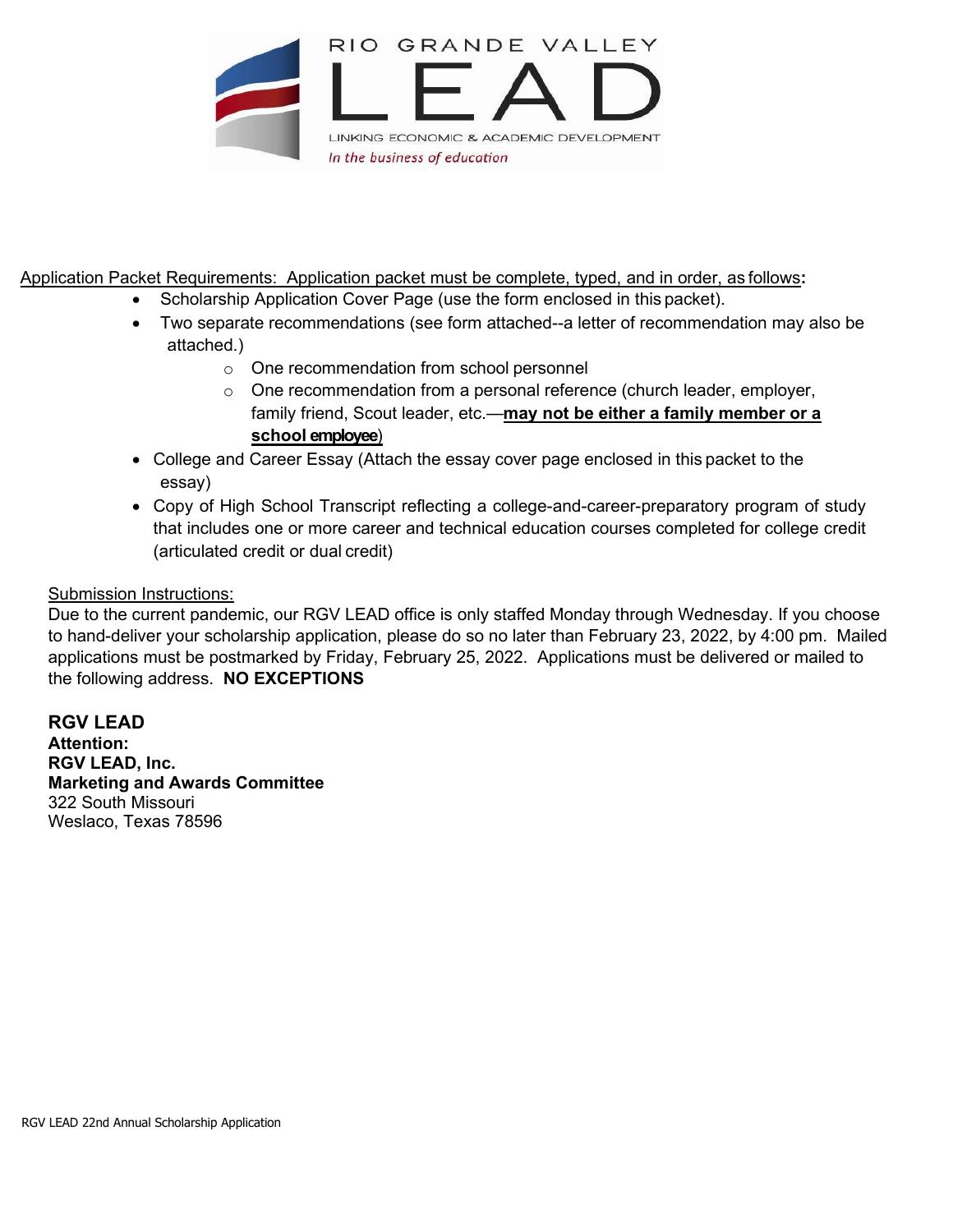

#### Essay Instructions:

The Applicant's essay must be typed, well-written, organized, and must address the questions listed below. Essays may be a maximum of two double-spaced typed pages in length, using 12-pointfont. The Applicant must complete the attached essay cover page and attach it to the essay. **RGV LEAD recommends that the Applicant have a counselor or teacher review the application prior to submittal.**

- 1. What was your career goal when you entered high school? Do you have the same career goal today? Where do you see yourself in your career path ten years fromnow?
- 2. Are you planning to enroll in a college or university program related to the Foundation High School Program Endorsement you had at the time you graduated from high school? Why or why not?
- 3. Have you earned any industry certifications? If "not," explain why not. If "yes," what certifications did you earn? Explain how you believe these certifications may help you in your career.
- 4. Describe one work-related experience (see application cover page) you had in high school. Explain how this experience helped you become the person you are today.
- 5. Looking back through your four years of high school, what has been the most valuable learning lesson?
- 6. Name the college or university you have chosen and explain why you want to go to school there.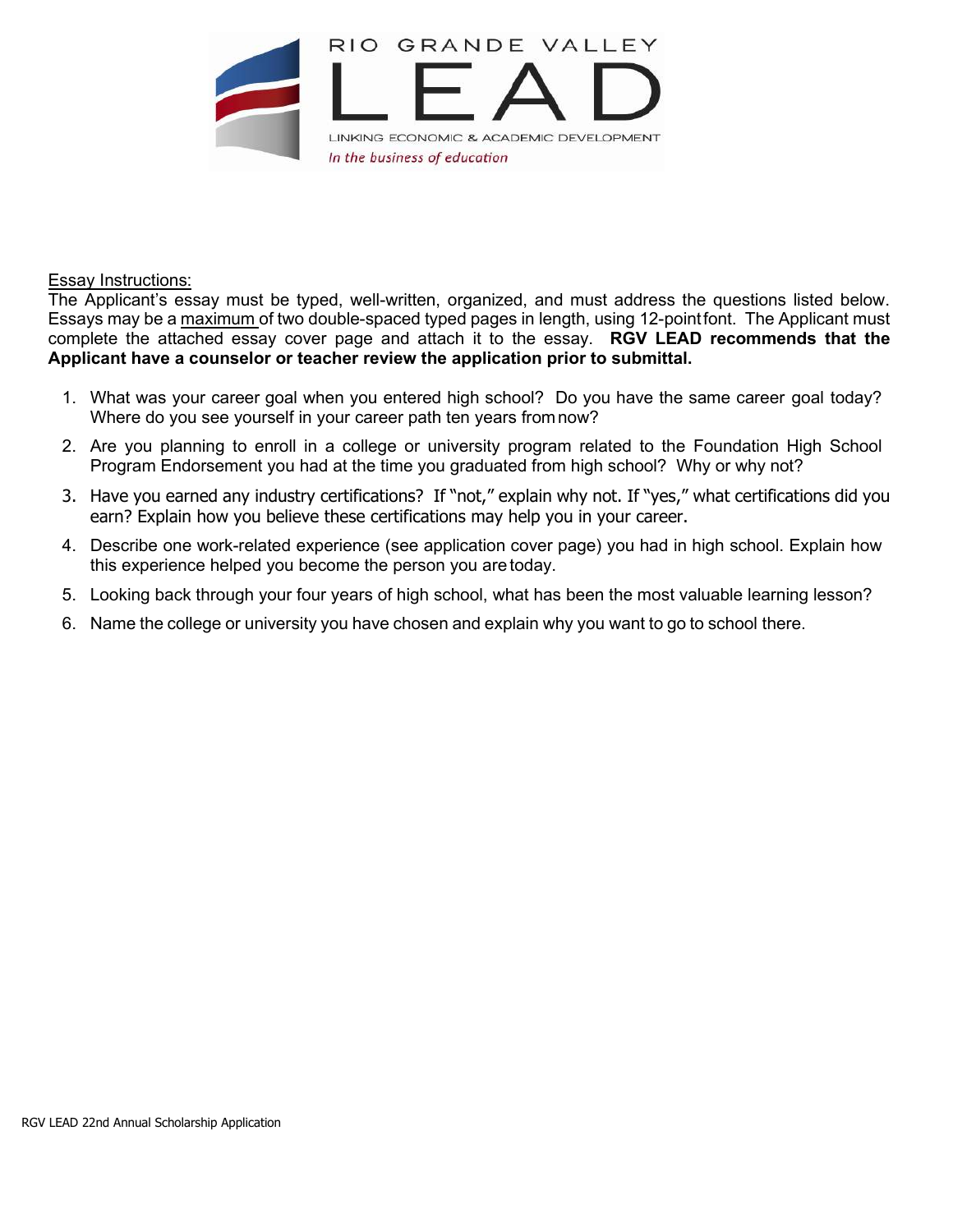

#### **RGV LEAD SCHOLARSHIP COMPETITION FOR Date Received: 2021-2022 SENIORS Time Received:**

RGV LEAD STAFF'S NOTES ONLY:

# **RGV LEAD SCHOLARSHIP APPLICATION COVER SHEET**

#### **INSTRUCTIONS:**

**1. Must type all information.**

**2. Completed applications must be received or postmarked by Friday, February 25, 2022, at 4 pm.**

| Name of Applicant:                                                                                                                                                                                                             |        |       |      |  |
|--------------------------------------------------------------------------------------------------------------------------------------------------------------------------------------------------------------------------------|--------|-------|------|--|
| First                                                                                                                                                                                                                          | Middle |       | Last |  |
| Mailing Address:                                                                                                                                                                                                               |        |       |      |  |
| <b>Street</b>                                                                                                                                                                                                                  | City   | State | Zip  |  |
|                                                                                                                                                                                                                                |        |       |      |  |
|                                                                                                                                                                                                                                |        |       |      |  |
| Name of School District and High School:                                                                                                                                                                                       |        |       |      |  |
| High School "Major"/Field of Study: \\concontent \\contact \\contact \\contact \\contact \\contact \\contact \\contact \\contact \\contact \\contact \\contact \\contact \\contact \\contact \\contact \\contact \\contact \\c |        |       |      |  |
| Applicant's Employment History. Please include company name, position held, and employment dates.                                                                                                                              |        |       |      |  |

If no employment history, Applicant may include Internships; Certifications; job shadowing; or other employment related experience(s).

Agreement: I understand that (1) this application and all attachments will be reviewed by RGV LEAD staff and committee members; (2) I may be asked to participate in an awards ceremony honoring scholarship recipients; (3) my application will be kept confidential; and (4) any and all records of the RGV LEAD scholarship program, which includes my application and all attachments, could be made available to the Internal Revenue Service.

 $\_$  , and the set of the set of the set of the set of the set of the set of the set of the set of the set of the set of the set of the set of the set of the set of the set of the set of the set of the set of the set of th

Signatures: Signatures: School Personnel:

/ \_ / Student Applicant / Date High School Principal or Counselor or / Date Career and Technical Education Director

 $\overline{\phantom{a}}$ Parent or Legal Guardian /Date (Required if student is under age 18)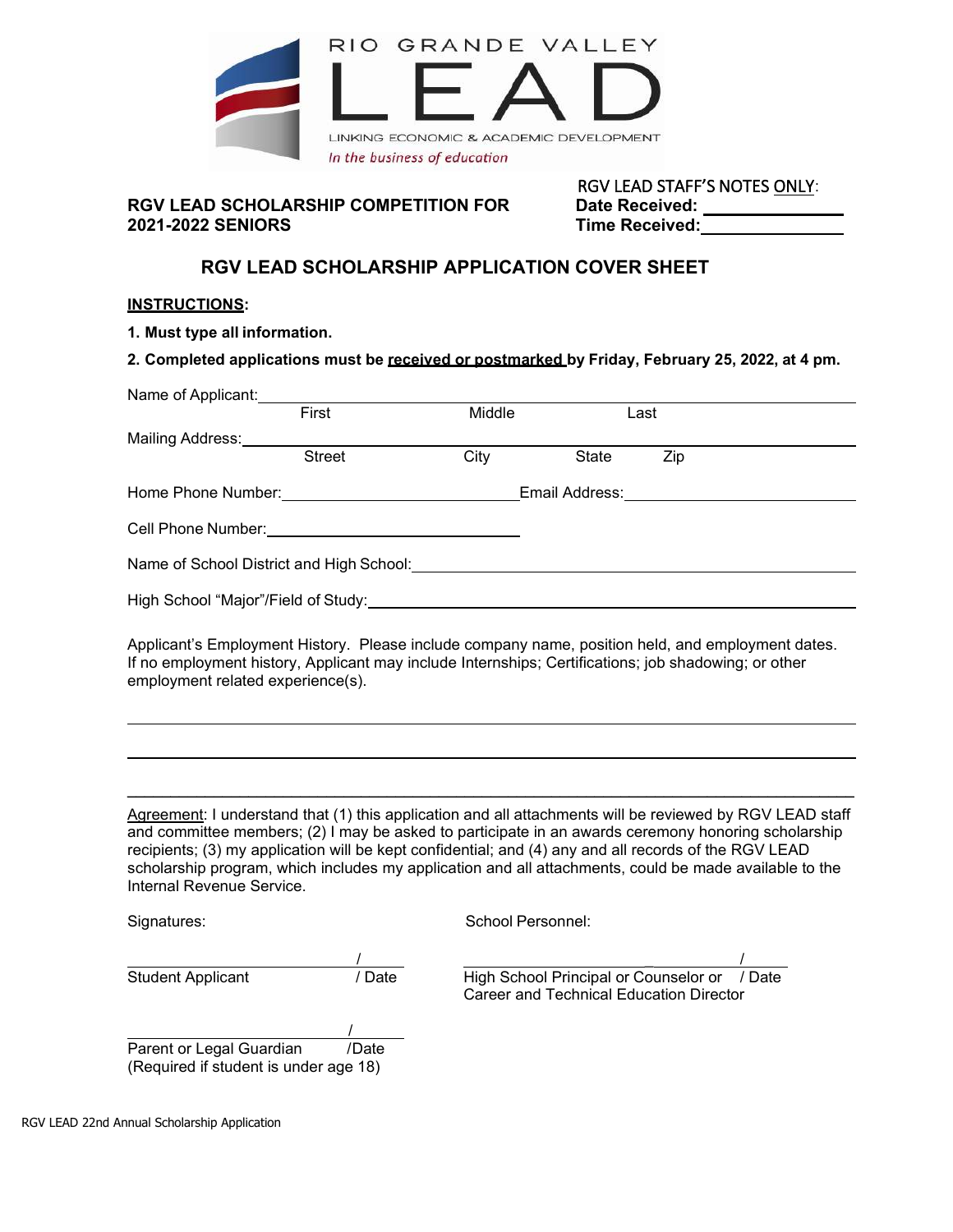

TO BE COMPLETED BY INDIVIDUAL GIVING RECOMMENDATION: Please do these things:

- 1. Fill in the information about yourself.
- 2. Place a checkmark in one box for the level of each quality you believe bestrepresents the Applicant.
- 3. Answer the question below the table.
- 4. Verify your answers by signing at the bottom of the form.

Name of Recommender (please print): \\comes \\comes \\comes \\comes \\comes \\comes \\comes \\comes \\comes \\comes \\comes \\comes \\comes \\comes \\comes \\comes \\comes \\comes \\comes \\comes \\comes \\comes \\comes \\

Title (If Applicable):

Address: Address: Address: City/State/Zip: City/State/Zip: City/State/Zip: City/State/Zip: City/State/Zip: City/State/Zip: City/State/Zip: City/State/Zip: City/State/Zip: City/State/Zip: City/State/Zip: City/State/Zip: Cit

Phone: E-Mail (If Applicable): E-Mail (If Applicable): How You Know the Applicant:

|                             | Exceptional | Above<br>Average | Average | <b>Below</b><br>Average | No<br>Information |
|-----------------------------|-------------|------------------|---------|-------------------------|-------------------|
| Intellectual Ability        |             |                  |         |                         |                   |
| Leadership Ability          |             |                  |         |                         |                   |
| <b>Academic Preparation</b> |             |                  |         |                         |                   |
| Interpersonal Skills        |             |                  |         |                         |                   |
| Willingness to Learn        |             |                  |         |                         |                   |
| Maturity                    |             |                  |         |                         |                   |
| Initiative                  |             |                  |         |                         |                   |
| Responsibility              |             |                  |         |                         |                   |
| Dependability               |             |                  |         |                         |                   |
| <b>Attention to Detail</b>  |             |                  |         |                         |                   |
| Honesty and Integrity       |             |                  |         |                         |                   |
| Motivation                  |             |                  |         |                         |                   |
| Resiliency                  |             |                  |         |                         |                   |

Why do you believe this student is a good candidate for a RGV LEAD Scholarship? (Attach additional page if necessary) and the contract of the contract of the contract of the contract of the contract of the contract of the contract of the contract of the contract of the contract of the contract of the contract of the contract of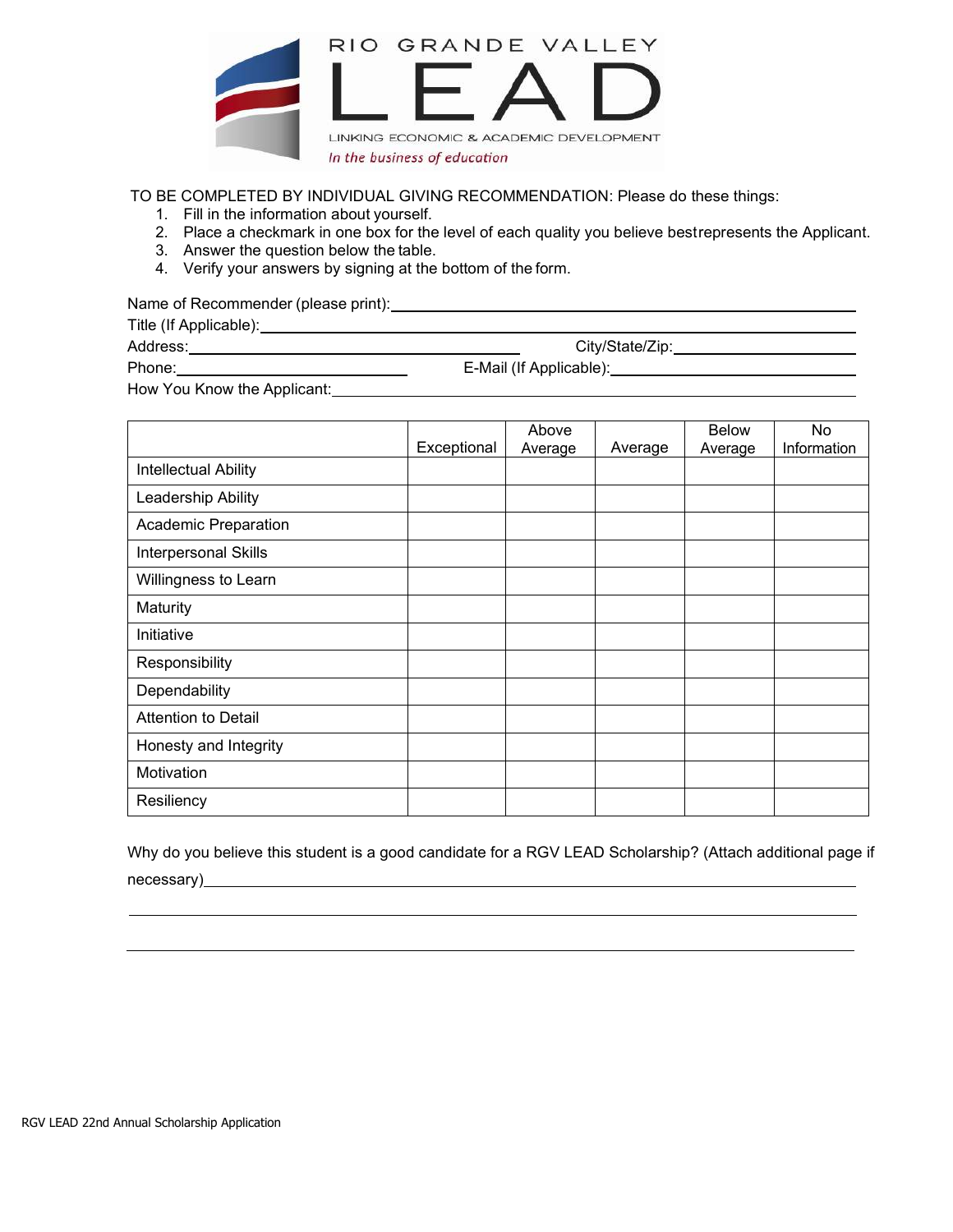

TO BE COMPLETED BY INDIVIDUAL GIVING RECOMMENDATION: Please do these things:

- 1. Fill in the information about yourself.
- 2. Place a check mark in one box for the level of each quality you believe best represents theApplicant.
- 3. Answer the question below the table
- 4. Verify your answers by signing at the bottom of the form.

Name of Recommender (please print): Manual Community of Recommender (please print):

Title (If Applicable):

Address: City/State/Zip:

Phone: E-Mail (If Applicable): E-Mail (If Applicable):

How You Know the Applicant: Manual Accounts and Accounts and Accounts and Accounts are also as a set of the Accounts and Accounts are also as a set of the Accounts and Accounts are also as a set of the Accounts are also as

|                            |             | Above   |         | <b>Below</b> | No          |
|----------------------------|-------------|---------|---------|--------------|-------------|
|                            | Exceptional | Average | Average | Average      | Information |
| Intellectual Ability       |             |         |         |              |             |
| Leadership Ability         |             |         |         |              |             |
| Academic Preparation       |             |         |         |              |             |
| Interpersonal Skills       |             |         |         |              |             |
| Willingness to Learn       |             |         |         |              |             |
| Maturity                   |             |         |         |              |             |
| Initiative                 |             |         |         |              |             |
| Responsibility             |             |         |         |              |             |
| Dependability              |             |         |         |              |             |
| <b>Attention to Detail</b> |             |         |         |              |             |
| Honesty and Integrity      |             |         |         |              |             |
| Motivation                 |             |         |         |              |             |
| Resiliency                 |             |         |         |              |             |

Why do you believe this student is a good candidate for a RGV LEAD Scholarship? (Attach additional page if necessary) and the contract of the contract of the contract of the contract of the contract of the contract of the contract of the contract of the contract of the contract of the contract of the contract of the contract of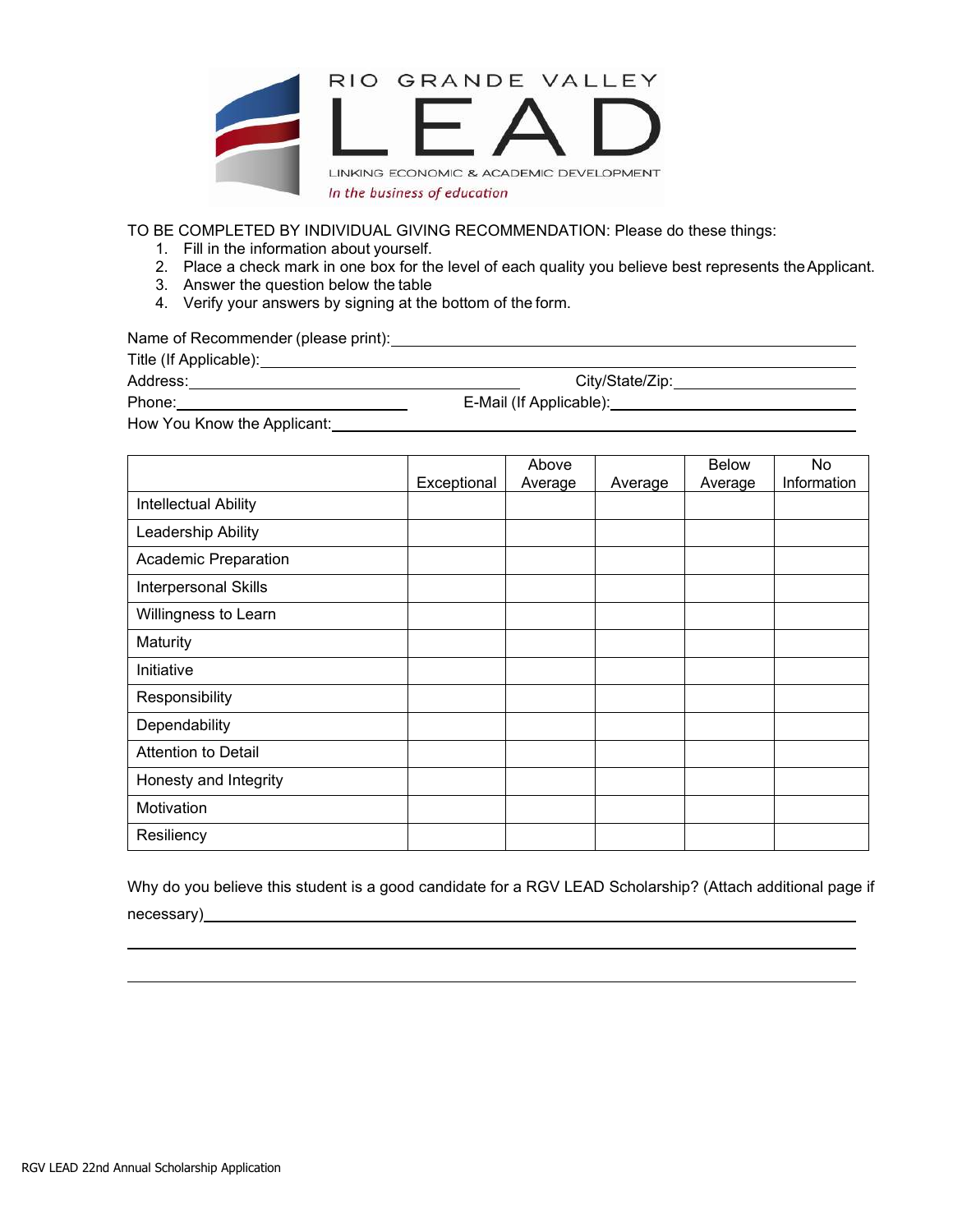

# **RGV LEAD SCHOLARSHIP: COLLEGE AND CAREER ESSAY INSTRUCTIONS FOR CONTENT OF ESSAYS**

The Applicant's essay should answer these questions:

- A. What was your career goal when you entered high school? Do you have the same career goal today? Where do you see yourself in your career path ten years from now?
- B. Are you planning to enroll in a college or university program related to the Foundation High School Program Endorsement in which you were enrolled at the time you graduated from high school? Why or why not?
- C. Have you earned any industry certifications? If "not," explain why not. If "yes," what certifications did you earn? Explain how you believe these certifications may help you in your career. Describe one work-related experience (see instructions) you had in high school. Explain how this experience helped you become the person you are today.
- D. Looking back through your four years of high school, what has been the most valuable learning lesson?
- E. Name the college or university you have chosen and explain why you want to go to school there.

## **INSTRUCTIONS FOR FORMAT OF ESSAYS**

- 1. The essay MUST be typed.
- 2. Essays may be a maximum of two double-spaced pages in length, using 12-point font.
- 3. The Applicant should complete this form and use it as a cover page for the essay.

| Name of Applicant:                                                                                             |                                     |                                                                                     |                                    |            |  |
|----------------------------------------------------------------------------------------------------------------|-------------------------------------|-------------------------------------------------------------------------------------|------------------------------------|------------|--|
|                                                                                                                | First                               | Middle                                                                              | Last                               |            |  |
| Mailing Address:<br>Mailing Address:                                                                           |                                     |                                                                                     |                                    |            |  |
|                                                                                                                | <b>Street</b>                       | City                                                                                | State                              | <b>ZIP</b> |  |
|                                                                                                                | Home Phone: Cell Phone: Cell Phone: |                                                                                     | E-Mail:___________________________ |            |  |
|                                                                                                                |                                     | Name and Phone Number of Another Individual Who Knows How to Contact the Applicant: |                                    |            |  |
| Name: 2008 2010 2020 2020 2020 2021 2021 2022 2022 2022 2022 2022 2022 2022 2022 2022 2022 2022 2022 2022 2022 |                                     |                                                                                     |                                    |            |  |
| Phone: 2008 2010 2010 2010 2010 2021 2022 2023 2024 2022 2023 2024 2022 2023 2024 2022 2023 2024 2025 2026 20  |                                     |                                                                                     |                                    |            |  |
|                                                                                                                |                                     |                                                                                     |                                    |            |  |
|                                                                                                                |                                     |                                                                                     |                                    |            |  |